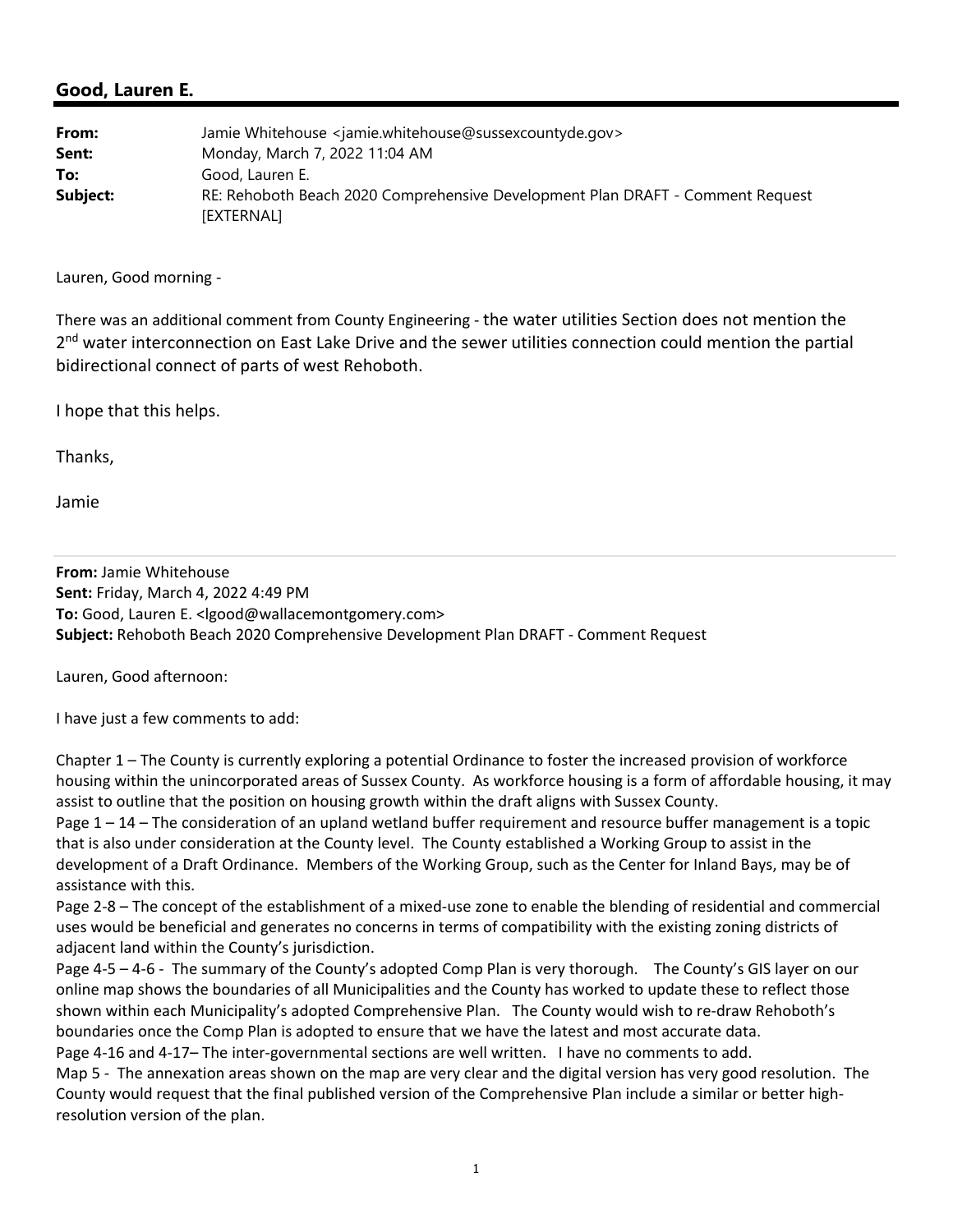A copy of the Draft Comprehensive Plan has been forwarded to the County Engineer and the Director of Economic Developer to see if there are any additional comments.

Thank you for allowing us an opportunity to comment on the draft. Please feel free to contact me should you have any additional questions.

Jamie

*Mr. Jamie Whitehouse,* AICP, MRTPI Director, Department of Planning & Zoning Sussex County 2 The Circle, P.O. Box 417, Georgetown, DE, 19947 Tel: 302-855-7878, Fax: 302-854-5079

Much of the County's Planning and Zoning Information can be found online at: https://sussexcountyde.gov/sussex-county-mapping-applications

Information on the 2018 Sussex County Comprehensive Plan can be found at: https://sussexcountyde.gov/2018-comp-plan-documents

**From:** Good, Lauren E. <lgood@wallacemontgomery.com> **Sent:** Tuesday, February 1, 2022 3:51 PM **To:** Jamie Whitehouse <jamie.whitehouse@sussexcountyde.gov> **Subject:** Rehoboth Beach 2020 Comprehensive Development Plan DRAFT ‐ Comment Request

**CAUTION:** This email originated from outside of the organization. Do not click links, open attachments, or reply unless you recognize the sender and know the content is safe. Contact the IT Helpdesk if you need assistance. Good Afternoon Jamie,

The City of Rehoboth Beach has completed a draft version of its 2020 Comprehensive Development Plan. Over the next few weeks, the Planning Commission will finalize their review and the Board of Commissioners and State PLUS agencies will also review this document. We ask that the County review the draft and submit any questions, comments, or concerns to Lauren Good (Igood@wallacemontgomery.com) by Friday, March 4, 2022 so that we may review and respond accordingly.

If you have any questions, please feel free to contact me.

Thank you so much for your review and consideration. We look forward to hearing from you! Lauren

--- **Lauren E. Good, AICP** Project Manager

D: 302.232.6965 | C: 302.270.6842 E: lgood@wallacemontgomery.com



222 S. DuPont Highway Suite 202 Dover, DE 19901

Maryland | Delaware | Pennsylvania | Virginia *Sustainable Infrastructure through Innovative Engineering*